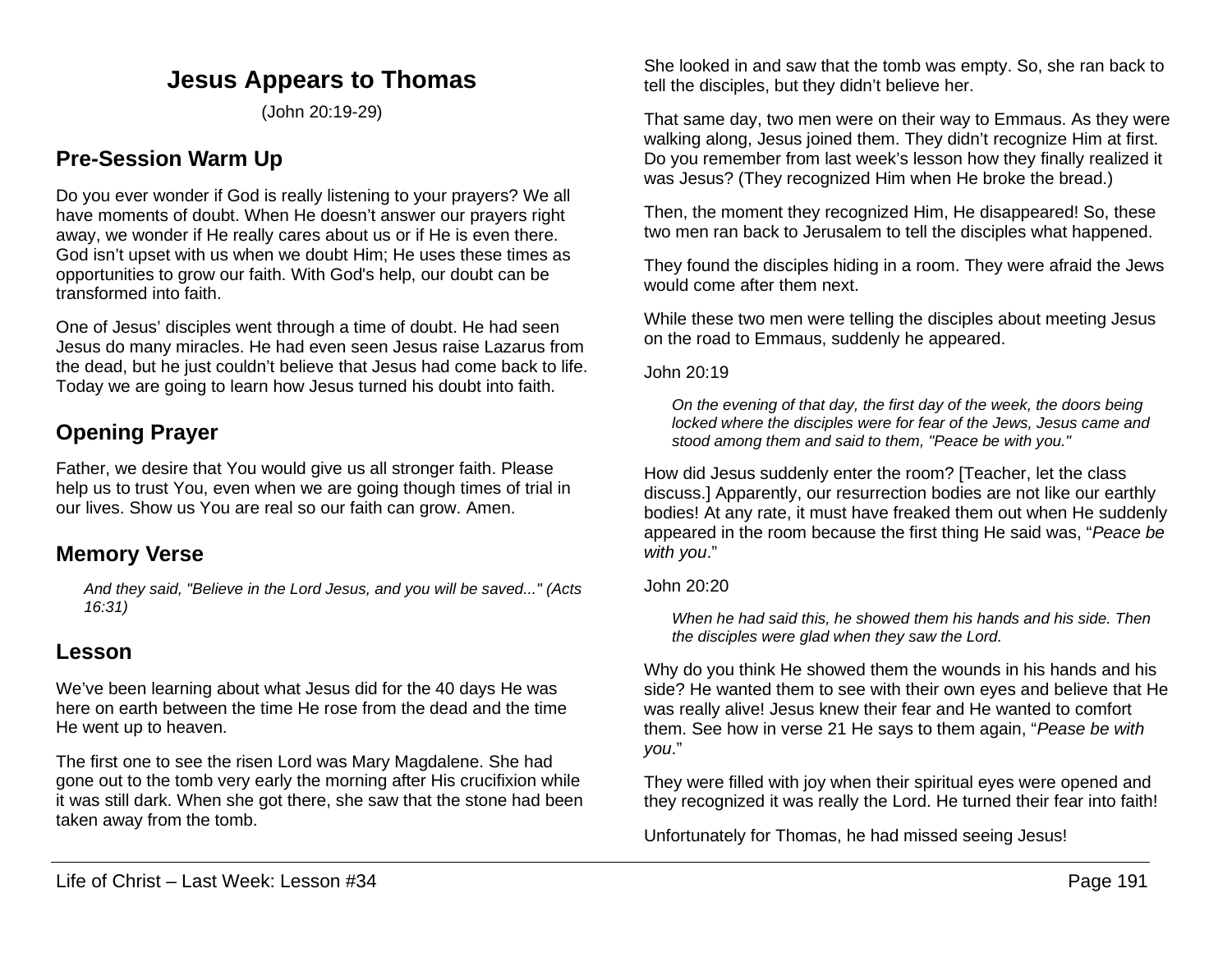#### John 20:24

*Now Thomas, one of the Twelve, called the Twin, was not with them when Jesus came.*

We don't know why Thomas wasn't there. But, for some reason Thomas was not present when all the other disciples saw Jesus after His resurrection.

#### John 20:25

*So, the other disciples told him, "We have seen the Lord." But he said to them, "Unless I see in his hands the mark of the nails, and place my finger into the mark of the nails, and place my hand into his side, I will never believe."*

Why didn't Thomas believe the other disciples when they told him they had seen the Lord? [Teacher, let the class discuss.] Thomas hadn't seen Him personally and he wasn't about to believe this incredible story! He was saying, "*If you can't prove it, I won't believe it*!" He wanted to see Jesus' wounds for himself.

But Jesus didn't want Thomas to doubt that He was alive.

### John 20:26

*Eight days later, his disciples were inside again, and Thomas was with them. Although the doors were locked, Jesus came and stood among them and said, "Peace be with you."*

Eight days later the disciples were again huddled together in a room. They were still afraid the Jews would come after them like they did Jesus. This time Thomas *was* with them. And, again, even though the doors were locked, suddenly Jesus stood among them.

John 20:27

*Then he said to Thomas, "Put your finger here, and see my hands; and put out your hand, and place it in my side. Do not disbelieve, but believe."*

Jesus wanted Thomas to believe that He was alive!

John 20:28

*Thomas answered him, "My Lord and my God!"*

Thomas fell on his knees and with tears streaming down his face said, "*You are my Lord and my God*!" Thomas didn't doubt anymore. He had seen with his own eyes that Jesus was alive. He had seen Jesus' wounds in his hands and side.

#### John 20:29

*Jesus said to him, "Have you believed because you have seen me? Blessed are those who have not seen and yet have believed."*

Jesus wasn't scolding Thomas for not believing He was alive. He knew Thomas honestly wanted to know the truth. God wants all of us to search for the truth.

Thomas is a good example to us. He refused to say he understood when he didn't, he refused to pretend to believe when he didn't. And when he *did* understand and believe, he went all the way and properly called Jesus Lord and God.

While Thomas was saying, "*Show me and I will believe*!", Jesus tells us if we believe, then He will show us Himself. God will reveal His power to us in our lives if we trust in Him without actually seeing Him.

Even though God is invisible we need to trust and believe that He is.

Thomas refused to believe until He saw Jesus in person. We must have faith to believe even when we cannot see God with our eyes. If we use our spiritual eyes, we can certainly know that He is working in our lives.

There are many things in life that we cannot see yet we know they exist. For example, we know that germs exist because we can see their effect. Some people can get sick from the Corona virus and even die from it.